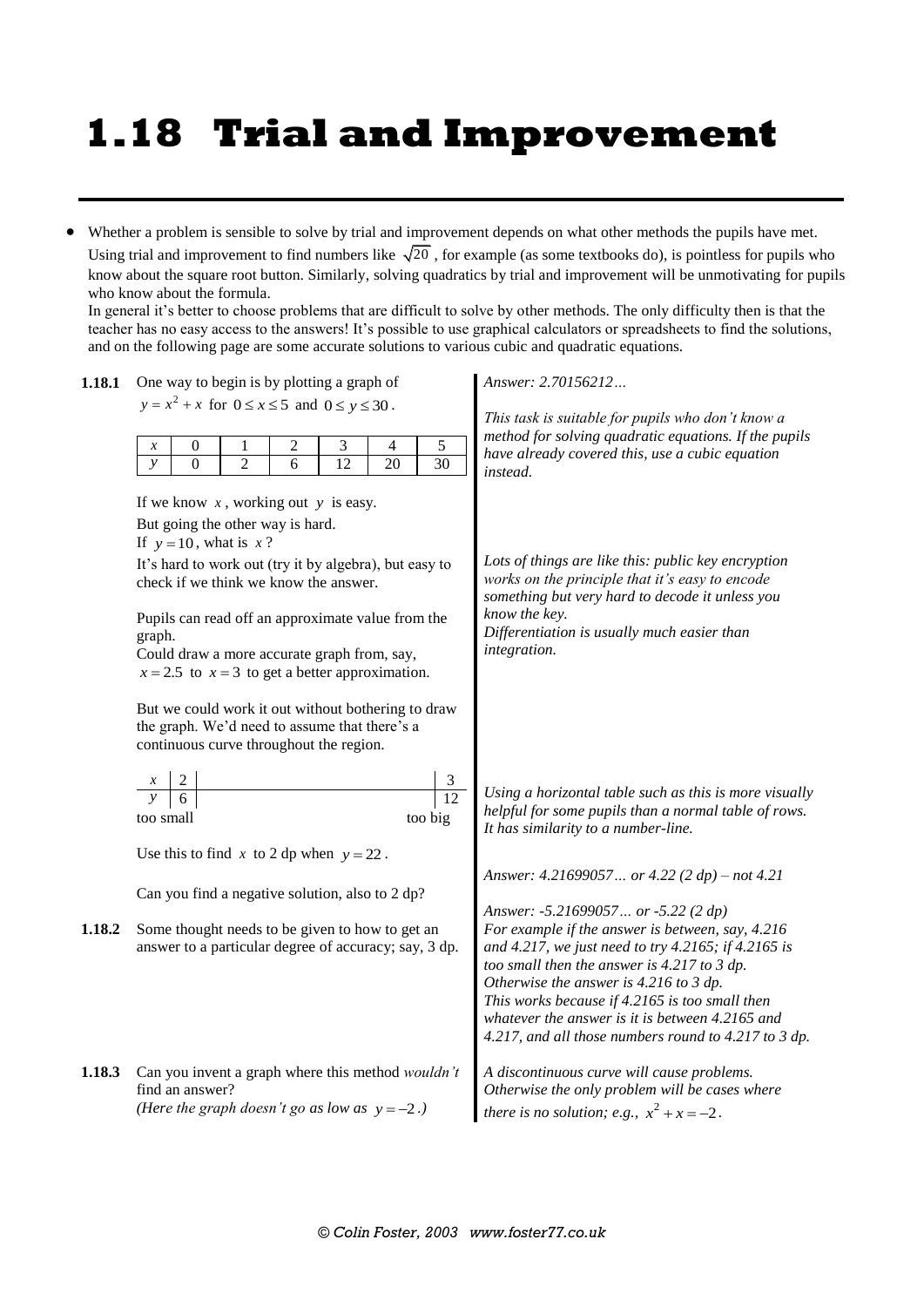## *Solutions to Cubic Equations*

The method of Cardano (1545) for solving  $x^3 + mx = n$  gives

$$
x = \sqrt[3]{\frac{n}{2} + \sqrt{\frac{n^2}{4} + \frac{m^3}{27}}} - \sqrt[3]{-\frac{n}{2} + \sqrt{\frac{n^2}{4} + \frac{m^3}{27}}}
$$

This leads to the values in the table below. These can be used to check trial and improvement work. Always request a particular degree of accuracy (e.g., 3 dp) for answers.

| equation |                | x           |  |  |
|----------|----------------|-------------|--|--|
| 1        | $x^3 + x = 1$  | 0.682327804 |  |  |
| 2        | $x^3 + 2x = 1$ | 0.453397652 |  |  |
| 3        | $x^3 + 3x = 1$ | 0.322185355 |  |  |
| 4        | $x^3 + 4x = 1$ | 0.246266172 |  |  |
| 5        | $x^3 + x = 2$  | 1.000000000 |  |  |
| 6        | $x^3 + x = 3$  | 1.213411663 |  |  |
| 7        | $x^3 + x = 4$  | 1.378796700 |  |  |
| 8        | $x^3 + 2x = 2$ | 0.770916997 |  |  |
| 9        | $x^3 + 2x = 3$ | 1.000000000 |  |  |
| 10       | $x^3 + 2x = 4$ | 1.179509025 |  |  |

| equation |                     | x              |  |
|----------|---------------------|----------------|--|
| 11       | $x^3 - x = -1$      | $-1.324717957$ |  |
| 12       | $x^3 - x = 1$       | 1.324717957    |  |
| 13       | $x^3 - x = 2$       | 1.521379707    |  |
| 14       | $x^3 - x = 3$       | 1.671699882    |  |
| 15       | $x^3 + 10x + 5 = 0$ | $-0.488353313$ |  |
| 16       | $x^3 = 5x + 10$     | 2.905474006    |  |
| 17       | $x^3 + 12x = 10$    | 0.791942868    |  |
| 18       | $x^3 + 5x = 7$      | 1.119437527    |  |
| 19       | $x^3 = 11 + x$      | 2.373649822    |  |
| 20       | $x^3 + 6x - 9 = 0$  | 1.206959814    |  |